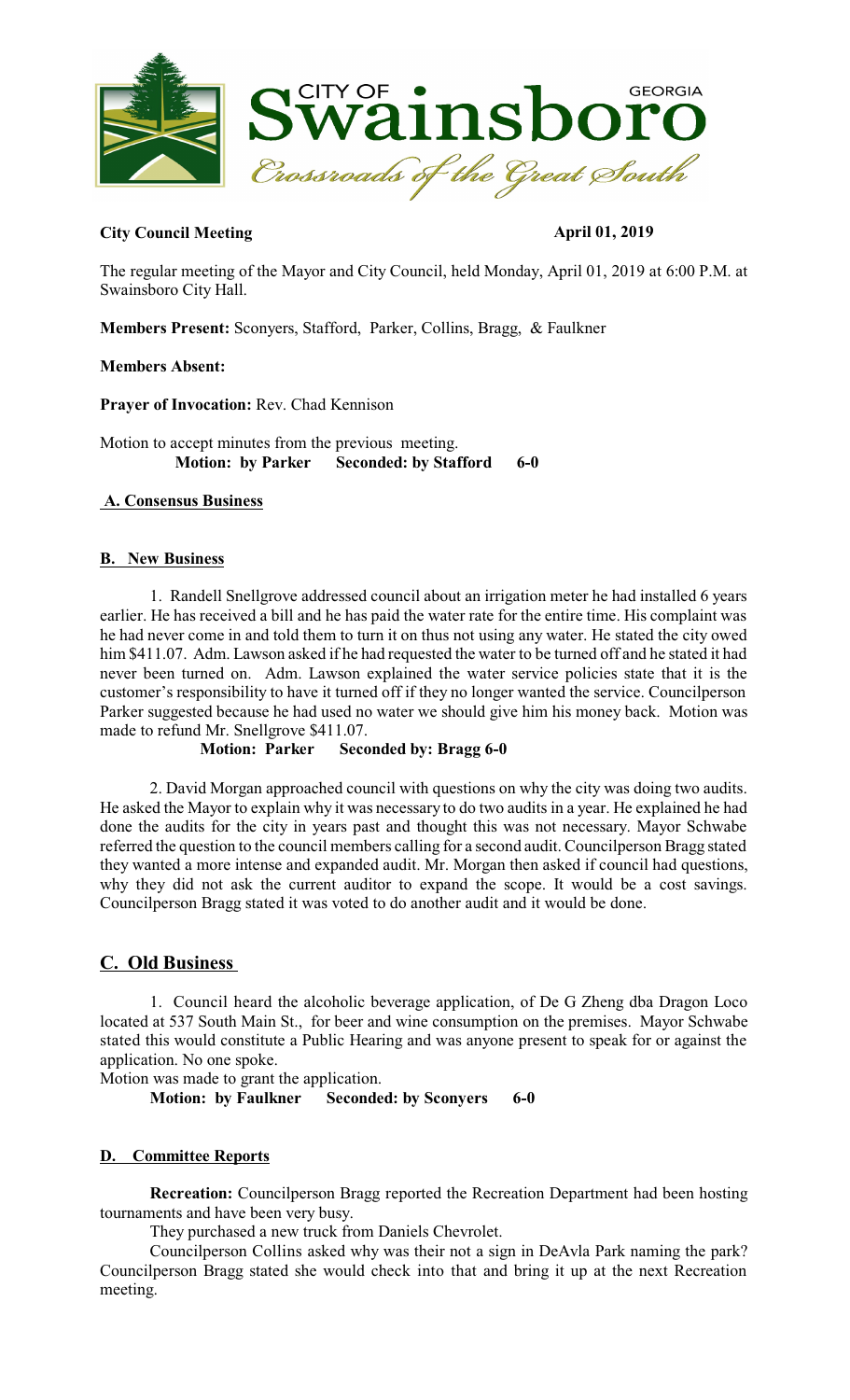**Water and Waste Water:** Councilperson Sconyers reported that they had experienced a collapse of a sewerage line on Morning St., this would be an expensive fix and Jacobs and the Eng. Firm was working on a solution. Motion was made to find the most economical solution and proceed with the repairs.

#### **Motion: by Sconyers Seconded: by Stafford 6-0**

**Police**: Councilperson Faulkner reported the Police Department is working on a plan to combat the most recent shooting.

**Fire:** Councilperson Parker reported everything routine. Councilperson Parker reported everything was good with standards and training.

He reported ISO would be checking Swainsboro in 2020 and we were working toward a 2 classification.

Councilperson Parker reported that they had received bids on the Southside station renovation of \$6,603.00. This is over the \$5,000.00 budgeted for this project but it was approved by the Fire Committee.

**Administrative:** Councilperson Collins reported everything routine.

Councilperson Collins brought up a proposal to change all of the lights in city hall from florescent to LEDs. She then called on Adm. Lawson to share the proposal. Adm Lawson stated he had done a cost analysis on the cost saving to install LED lighting in the place of florescent. The installation cost would be approximately \$1900.00 for the initial installation. The electrical cost saving would be around \$1300.00 per year. This would save the city approximately \$11,128.00 of the life of the lamp. Motion was made to proceed with the change. **Motion: by Stafford Seconded: by Sconyers 6-0**

**Public Works**: Councilperson Stafford gave the report from Jacobs. He reported that there were four streets in the city that have recently been paved with LMIG Grant. These streets did not have striping in the grant and needed to be striped. A bid of \$4,808.04 was presented to stripe these streets. Motion was made to accept bid.

#### **Motion: by Stafford Seconded: by Sconyers 6-0**

Councilperson Faulkner asked why the houses that were targeted for removal had not been done. Don Dodson with Jacobs stated they had 9 to do and only 1 had been done. They would try to get another one next week.

Adm. Lawson presented a bid on the Island Maintenance contract for the city. One bid was submitted by Southern Landscape Management for \$14,885.00 per year. Motion was made to accept the bid.<br>**Motion:** by Bragg

**Seconded: by Parker 6-0** 

**Airport:** No Report

**Executive**: No Report

#### **Downtown Development**: No Report

 **Building Inspection:** No Report

**Mayor**: No Report

Councilperson Parker asked council to close Rentz St. from Williams to Wadley St. on Saturday, April 6, 2019 from 1:00 to 6:00 for a Party in honor of Bell Jones. No one objected.

An Executive Session was called for by Councilperson Parker to discuss a personnel issue.

Motion was made to enter into Executive Session **Motion: by Stafford Seconded: by Bragg 5-0** 

# AFFIDAVIT

Personally appeared before the undersigned attesting officer, duly authorized to administer oaths, Charles Schwabe, who, after being duly sworn, deposes and on oath states the following:

**I was the presiding officer of a meeting of the Swainsboro City Council held on the day of April 01, 2019. That it is my understanding that O.C.G.A \$50-14-4(b) provides as follows:**